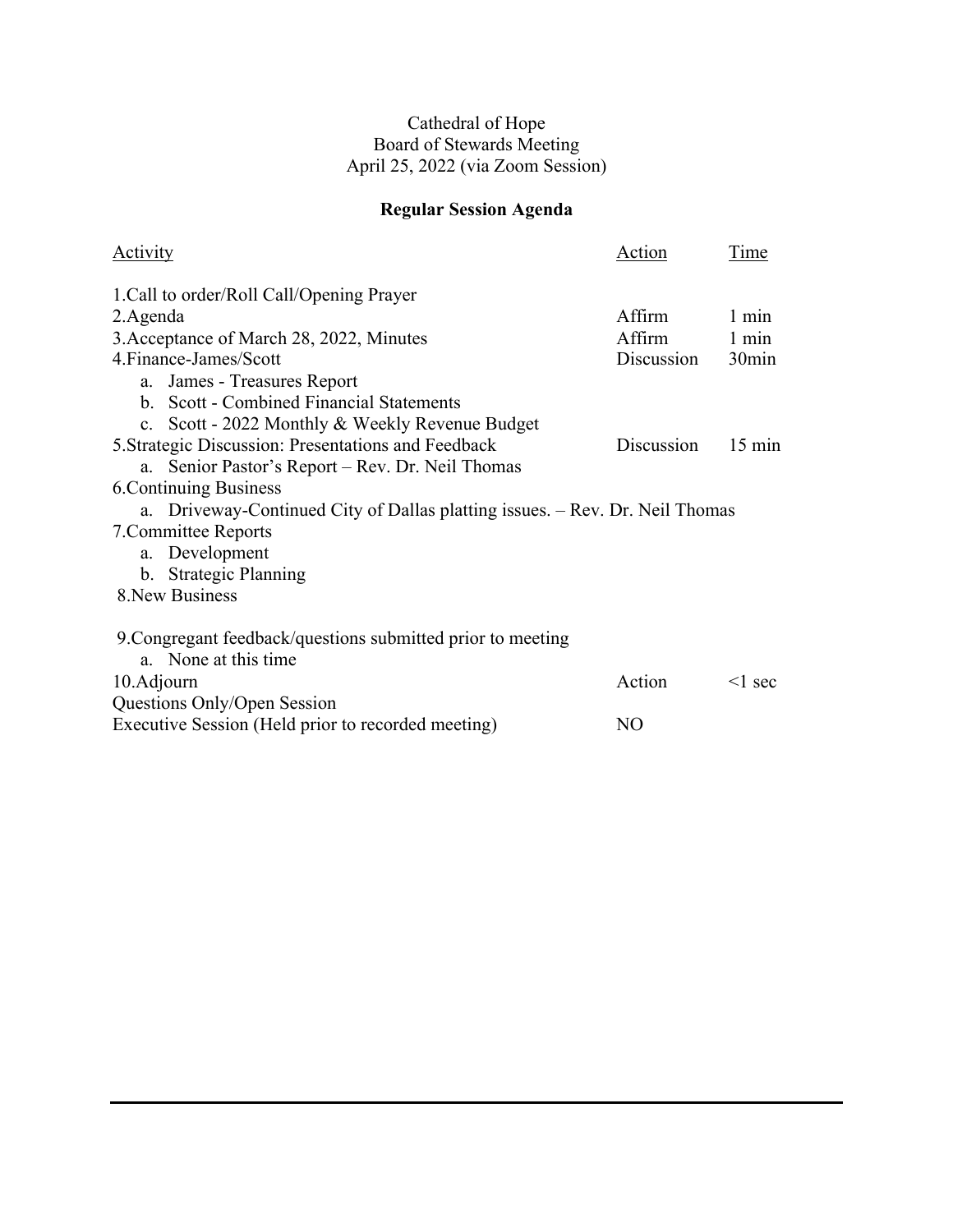### **Cathedral of Hope Board of Stewards Meeting Minutes** March 28, 2022

## **Regular Session via Zoom Video Conference Attendance**

Roger Poindexter (Chair) Dana Goodenow (Vice-Chair) James Deets (Treasurer) Ronald Myles (Secretary) Dutch Ross Jesus Lopez Clark Mitchell John Patison Dusty Darrow Rev Dr. Neil G. Thomas

- 1. Call to order/Opening Prayer
	- a. Roger Poindexter called the meeting to order at 7:05 PM
	- b. Rev. Neil Thomas opened with prayer
- 2. Agenda

Motion: Approve Agenda Made by: James Deets Seconded by: Dutch Ross Vote (Y/N/A): 9/0/0 - Approved Motion

#### 3. Acceptance of February 28, 2022, meeting minutes Motion: Accept minutes Made by: Dutch Ross Seconded by: Dana Goodenow Vote (Y/N/A): 6/0/3 - Clark Mitchell, John Patison, Dusty Darrow - Approved Motion

#### 4. Finance Report - James Deets and Scott Cannon Discussion 30min

- a. James Deets provided Treasurer's report
- b. Scott Cannon provided Accountants report
	- i. Combined Financial Statements
	- ii. 2022 Monthly & Weekly Revenue Budget
- 5. Strategic Discussion: Presentations and Feedback Discussion 15 min a. Senior Pastor's Report – Rev. Dr. Neil Thomas
- 6. Continuing Business a. Driveway - Continued City of Dallas platting issues. – Rev. Dr. Neil Thomas
- 7. Committee Reports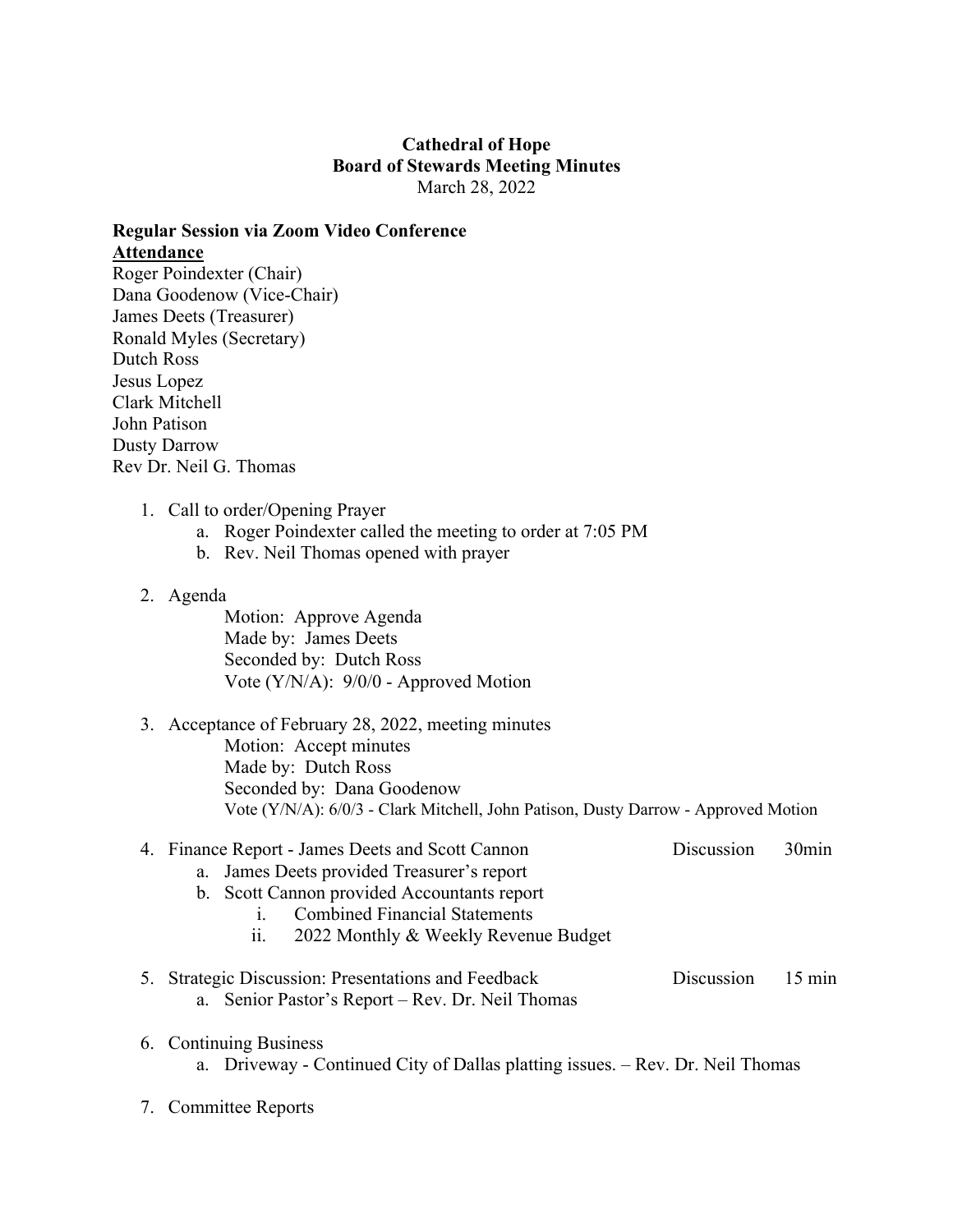- c. Finance
- d. Strategic Planning Committee
	- a. Motion to approve Ed Johnson and Sherry Hilliard as members of the Strategic Planning Committee pending their completion of the vetting process through Anita Haddy. Made by: Dana Goodenow Second by: Dutch Ross Vote (Y/N/A): 9/0/0 - Approved Motion

## e. Building and Grounds

a. Motion to approve vetted persons Larry Singleton and Greg Holcomb as members of the Buildings and Grounds Committee. Made by: John Patison Second by: James Deets Vote (Y/N/A): 9/0/0 - Approved Motion

### 8. New Business

- a. Motion to restore Cheryl Crumley back as an active member of CoH. Made by: Ronald Myles Second by: James Deets Vote (Y/N/A): 9/0/0 - Approved Motion
- b. Secretary will communicate to the Development Committee that Board of Stewards has tasked them to please start brainstorm on strategies that will aid in early payoff/paydown of mortgage. Example: Brick sales, etc.
- 9. Congregant feedback/questions submitted prior to meeting
	- a. No questions or feedback
- 10. Motion to Adjourn meeting at Made by: James Deets Second by: Jesus Lopez Vote (Y/N/A): 9/0/0 - Approved Motion – meeting adjourned at 8:00 p.m

Questions Only/Open Session

Executive Session (Held prior to recorded meeting) YES

Minutes approved by the Board of Stewards at meeting on April 25, 2022

Ronald Myles, Board of Stewards Secretary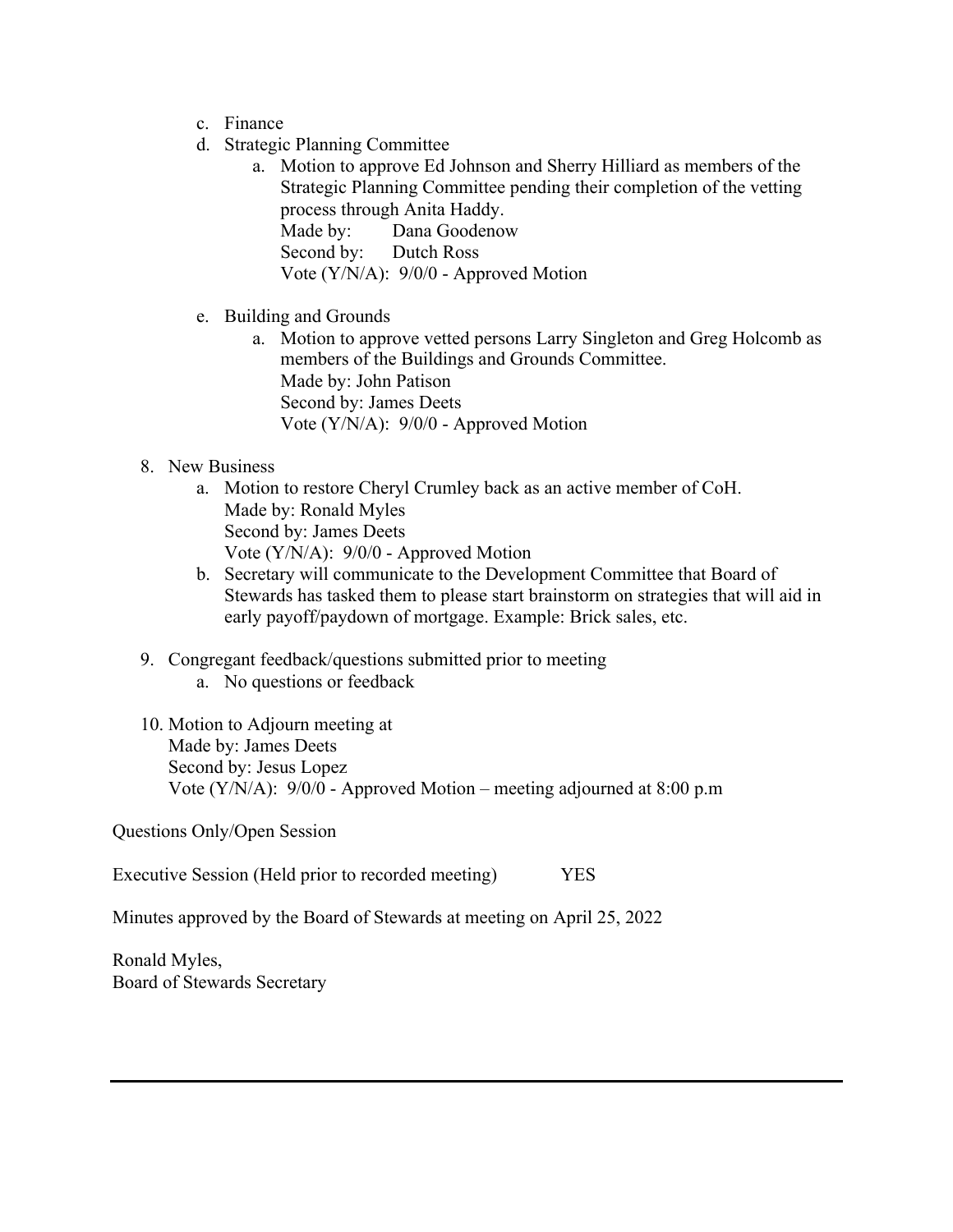### April 25, 2022

## **Treasurer's Report to the Board of Stewards of Cathedral of Hope, UCC**

To the Board:

For March, our contributions income was \$183,502, which exceeded our budget of \$159,000 by \$24,502. Year-to-date through March, our contributions income of \$526,152 exceeded our budget goal of \$485,000 by \$41,152.

Overall income for the month of March was \$227,000, which exceeded budget by \$24,976. Total income year-to-date through March was \$646,483, which exceeded our budget by \$39,461.

Total expenses for March were \$187,164, which exceeded our budget by \$2,263. Year-to-date expenses through March were \$548,514, which exceeded our budget by \$3,576. The bulk of the overage in March related to some expenditures for IT equipment. Although our expenses slightly exceeded our budget in March, our expenses nevertheless continue to be well-contained.

With respect to operating results, the month of March resulted in a surplus of \$39,836 vs a budgeted surplus of \$17,123; thus, our operating results for the month exceeded budget by \$22,713. On a year-to-date basis through March, our operations resulted in a surplus of \$97,969 vs a budgeted surplus of \$62,085, which resulted in our exceeding budget by \$35,884.

Preliminary giving numbers for April through week 3 are trending positive, currently exceeding budget by just over \$3,000; on a year-to-date basis, through Week 3 of April, we are ahead of budget by \$43,591. We experienced generous giving during Holy Week.

The generosity of our congregation so far this year has been remarkable, allowing us to continue to provide ministry to our community without reservation. We pray that our congregation continues to keep our church in a strong financial position throughout the remainder of the year.

Respectfully submitted,

James Deets – Board Treasurer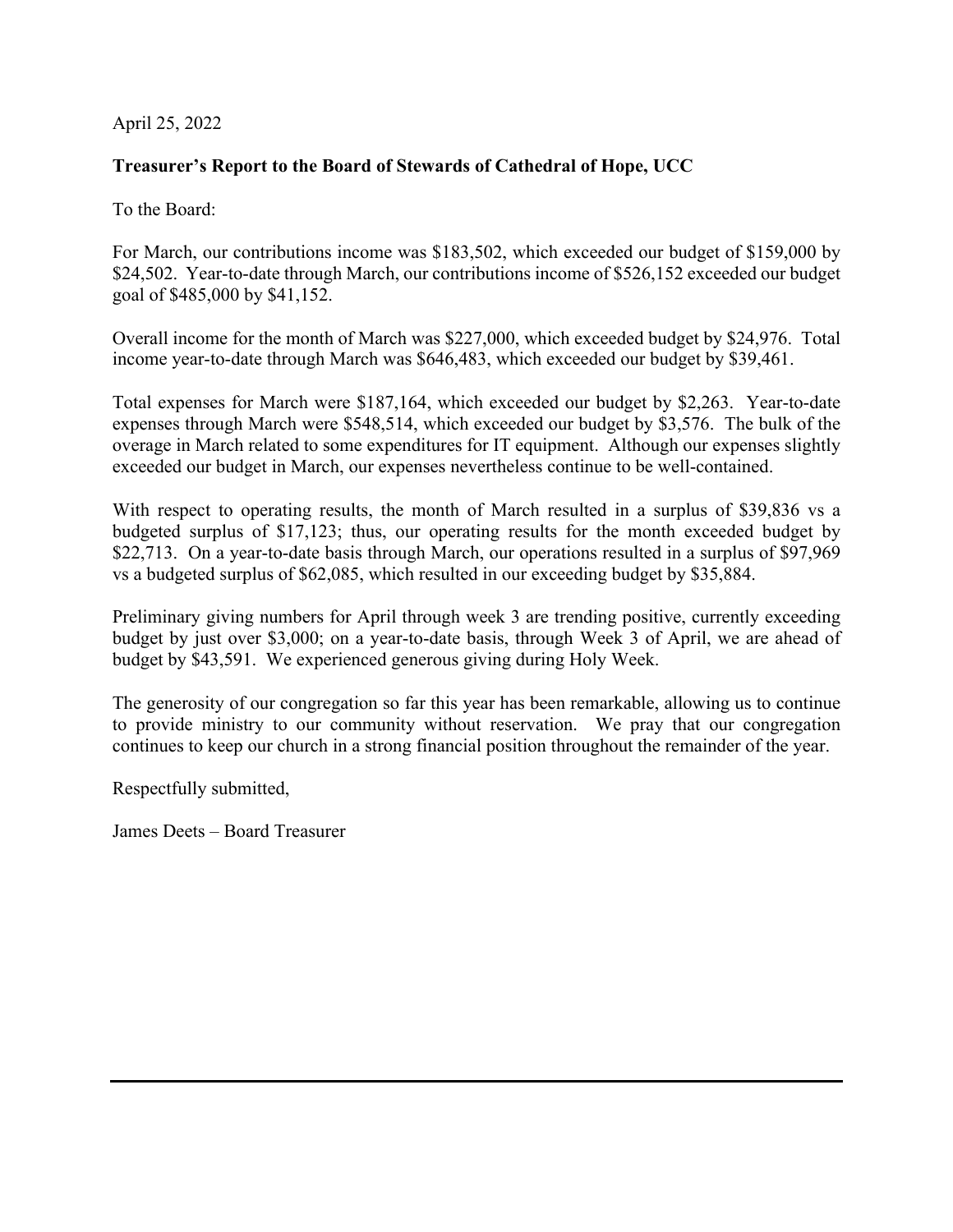# CATHEDRAL OF HOPE

# A CONGREGATION OF THE UNITED CHURCH OF CHRIST **Development Committee Meeting Minutes March 9, 2022**

**Members Present:** Vicki Saulnier, Randal Langdon, Harriet Garey, Katrina Wollenberg, Bill Hoyt, Mary Ann Golembiewski, Ron Myles (Bianca Harper-Kelly, Eddie Waite)

Quorum was established: Vicki called the meeting to order at 5:48 p.m. Harriet provided the opening prayer.

Staff Development Update: Vicki provided an update on several church matters; Event May 8<sup>th</sup> at 5:00 p.m. to celebrate the new organ; restroom upgrades; Connect Center upgrade completion by Easter; Bank of America secured grants for purchase of a van to support feeding programs; kitchen upgrades slated for post-Easter; Annual meeting March 12 11:00 am.

#### **Old Business:**

None discussed

**New Business**: Request of Rev Neil and Rev Andria for assistance on stewardship and pledging. Rev Andria to engage Katrina and Bill who volunteered to assist.

Next Development Committee meeting will be **April 13, 2022, 5:30 PM**

Adjournment was at 6:45 p.m.

Submitted by Harriet Garey, Secretary

# Strategic Planning Outreach Meeting Minutes

Date: Thursday April 7, 2022 6:00 pm Interfaith Peace Chapel Attendees: Facilitator: Michael Diaz\* Co Chairman: John Perez Chairman: Larry Adams\* Clerk: Richard Ulrey\* Attendee: John Patison\* Attendee: Neal Howard Attendee: Jim LeCroy\* Attendee: Sherry Hilliard Attendee: Ed Johnson\*

Meeting was called to order at 6:05 pm

**Meeting Agenda**: Our agenda includes a review of the 2021 & 2022 dashboard along with Vision 2025 Presentation

#### **Discussion / Conversation**

• Review of 2021's Dashboard

• Concern over the total actual numbers of first-time visitors getting counted by going back to the attendance books. More attention to this is needed to come up with a way to be more efficient.

• A request to was made to mark the dashboard to show months that have five weeks. This to better understand number differences.